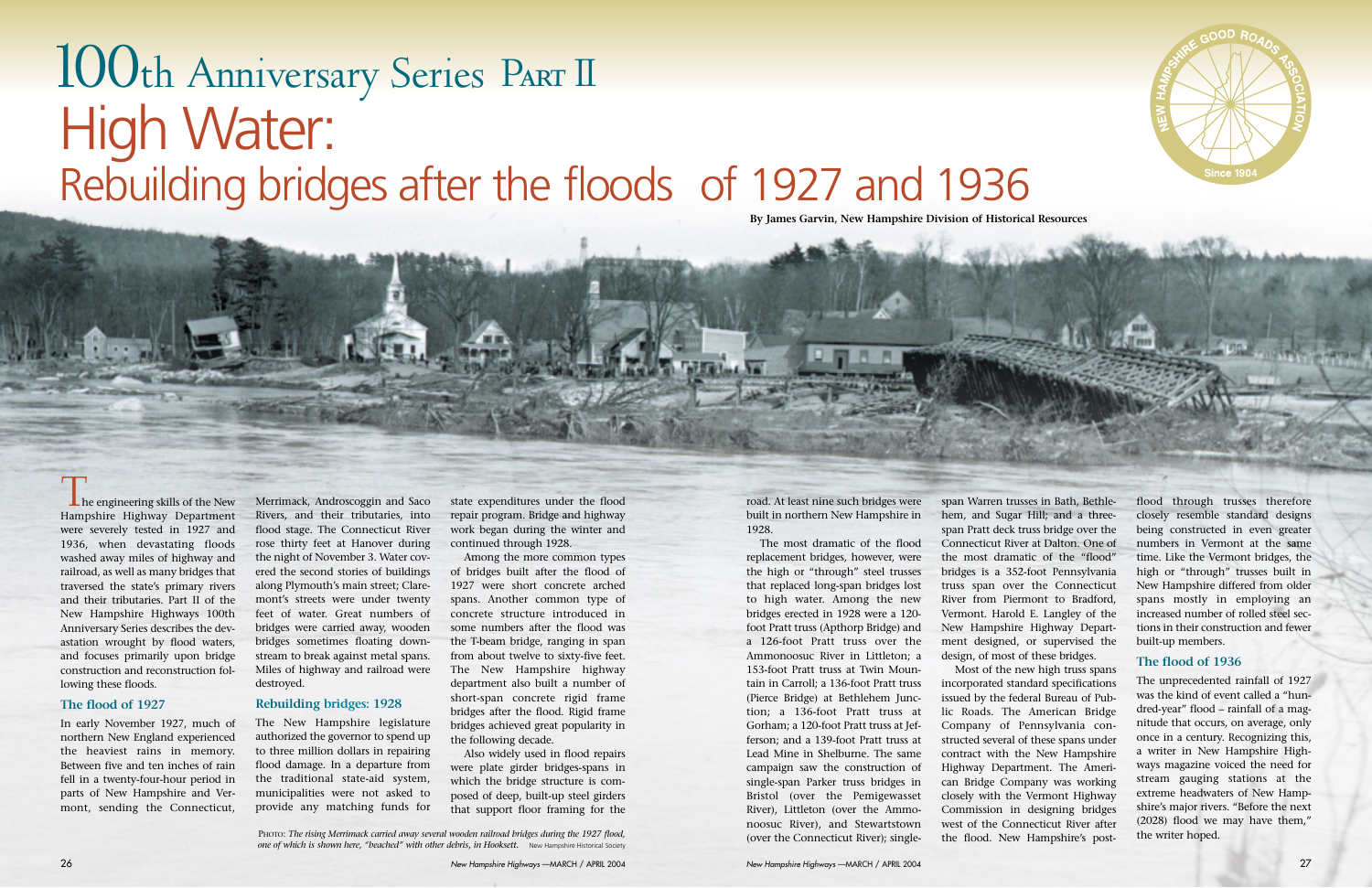bridge had been so damaged by the flood of 1936 that it had to be condemned and dynamited.

The task of designing two new arched spans across the Connecticut River was entrusted to New Hampshire Highway Department project engineer John H. Wells under the supervision of assistant bridge engineer Harold E. Langley. Wells's bridges are through arches, with the roadways at or near the feet of the arches, and are dramatic in their geometry. Their massive arches are silhouetted against the sky, juxtaposing their pure lines against the rugged hillsides that embrace them.

In solving the problem of spanning the Connecticut River in these two locations, Wells and Langley employed two-hinged arches. The distance between pins at both the Orford-Fairlee and Chesterfield-Brattleboro bridges is 425 feet. Both bridges have massive hollow ribs composed of box-like sections riveted together.

Because geology of the site permitted it, the abutments of the Chesterfield-Brattleboro bridge are anchored in the earth, which both supports the 1.5 million-pound weight of the bridge and resists the horizontal thrust of the arches.

Because the sandy soil farther upstream cannot resist horizontal forces, Wells and Langley tied the two ends of the Orford-Fairlee bridge together like an archer's bow. The steel members that run beneath the road surface resist the horizontal thrust of the arches, leaving only the weight of the bridge to be supported



In 1937, the American Institute of Steel Construction awarded Wells's and Langley's Chesterfield-Brattleboro Bridge honors as the most beautiful bridge of its class built in the United States that year. Remarkably, the Orford-Fairlee Bridge won second prize. These dramatic designs of the New Hampshire Highway Department vied with the famous French King Bridge over the lower Connecticut River at Erving and Gill, Massachusetts, an arched deck span that had won first-place honors in its class in 1932. Harold Langley described and illustrated both of the New Hampshire bridges in his 1943 revision of Hool and Kinne's Movable and Long-Span Steel Bridges.

The Orford-Fairlee Bridge was thoroughly rehabilitated in 2002- 2003. At the same time, the Chesterfield-Brattleboro Bridge was bypassed by a wider arched bridge of

similar design in an unusual tribute to the award-winning earlier structure. The older bridge will eventually be refurbished for local and recreational traffic.

## **The Notre Dame Bridge**

The floods of 1936 claimed a noteworthy structure on the Merrimack River. This was the McGregor Bridge at Bridge Street, connecting the east and west millyards of the Amoskeag Manufacturing Company. This three-span lenticular truss bridge had been built in 1880 by the Corrugated Metal Company of East Berlin, Connecticut (predecessor to the Berlin Iron Bridge Company) at the unprecedented cost of \$67,000.

#### HIGH WATER *(continued)*

The next "hundred-year" flood did not wait until the year 2028. On March 12, 1936, four days of rain and warm weather freed a heavy blanket of snow and ice that covered northern New England. Smaller rivers like the Saco and the Pemigewasset were the first to flood, causing great damage along their lengths. Then, on March 18, the great rivers of the region broke free of the ice bonds that restrained them.



*Hookestt was one of the hardest hit communities during the floods of 1927 and 1936. This photo shows the destruction of the Main Street highway and railroad bridges after waters receded in March 1936.* New Hampshire Historical Society

The Connecticut, Merrimack, and Androscoggin all surged out of their channels, filling their valleys not only with unprecedented volumes of water but with thick ice floes that destroyed everything they hit. Debris began to choke river channels, gathering against the floors and sides of innumerable bridges as surging water attacked their abutments and piers. Many new spans built after the flood of 1927 were crumpled by the impact of ice or by the pressure of water against lumber, buildings, or trees lodged against their sides.

#### **State and federal assistance**

By the time of the floods of 1936, the United States was in the middle of the Great Depression. The federal government had instituted several

programs both to provide employment and to improve the nation's highways. Among the New Deal programs of the 1930s was the National Industrial Recovery Act of 1933, which provided \$400 million for road projects without a requirement for financial match. Funds appropriated under this law could be used on "secondary and feeder roads," thereby improving many rural highways.

In the same year (1933), the New Hampshire legislature passed a law making the New Hampshire Highway Department fully responsible for all construction and maintenance on trunk line highways, including the bridges on those routes, except within the compact parts of cities and towns with populations over 2,500. The Hayden-Cartwright Road Act of 1934 provided another \$200 million for highway projects, with a minimum of 25 percent to be expended on secondary and feeder roads.

Collectively, these laws provided for greatly increased federal and state oversight of road and bridge construction in all states. Title II of the National Industrial Recovery Act, for example, required that "all plans must be submitted to and

approved by the [federal] Bureau of Public Roads before construction can commence and all work [shall be] carried out under state and [federal] Government supervision."

#### **Rebuilding bridges: 1937**

Federal emergency aid was essential in reconstructing the Connecticut River bridges after the 1936 flood. Several bridges erected in 1937 essentially duplicated designs that had proven themselves after the 1927 flood. The New Hampshire Highway Department built a singlespan high Parker truss over the Connecticut between Monroe, New Hampshire and Barnet, Vermont, and a two-span high Parker truss between Lyme, New Hampshire, and Thetford, Vermont.

## **The Orford/Fairlee and Chesterfield/Brattleboro bridges**

After the flood of 1936, the New Hampshire Highway Department faced the need to replace a wooden covered bridge between Orford, New Hampshire and Fairlee, Vermont, and an antiquated suspension bridge downstream between Chesterfield, New Hampshire and



Brattleboro, Vermont. The wooden *One of the most dramatic bridges constructed after the 1927 flood was the 352-foot Pennsylvania truss span over the Connecticut River from Piermont to Bradford, Vermont, completed in 1929.* 



*This photo of the McGregor Bridge in Manchester was taken as the span began to break up during the floods of 1936. As debris from this bridge was swept downstream, the Amoskeag Steam Pipe Bridge was also destroyed.*

## NHGRA 100th Anniversary Series Part II

*(continued on page 31)*